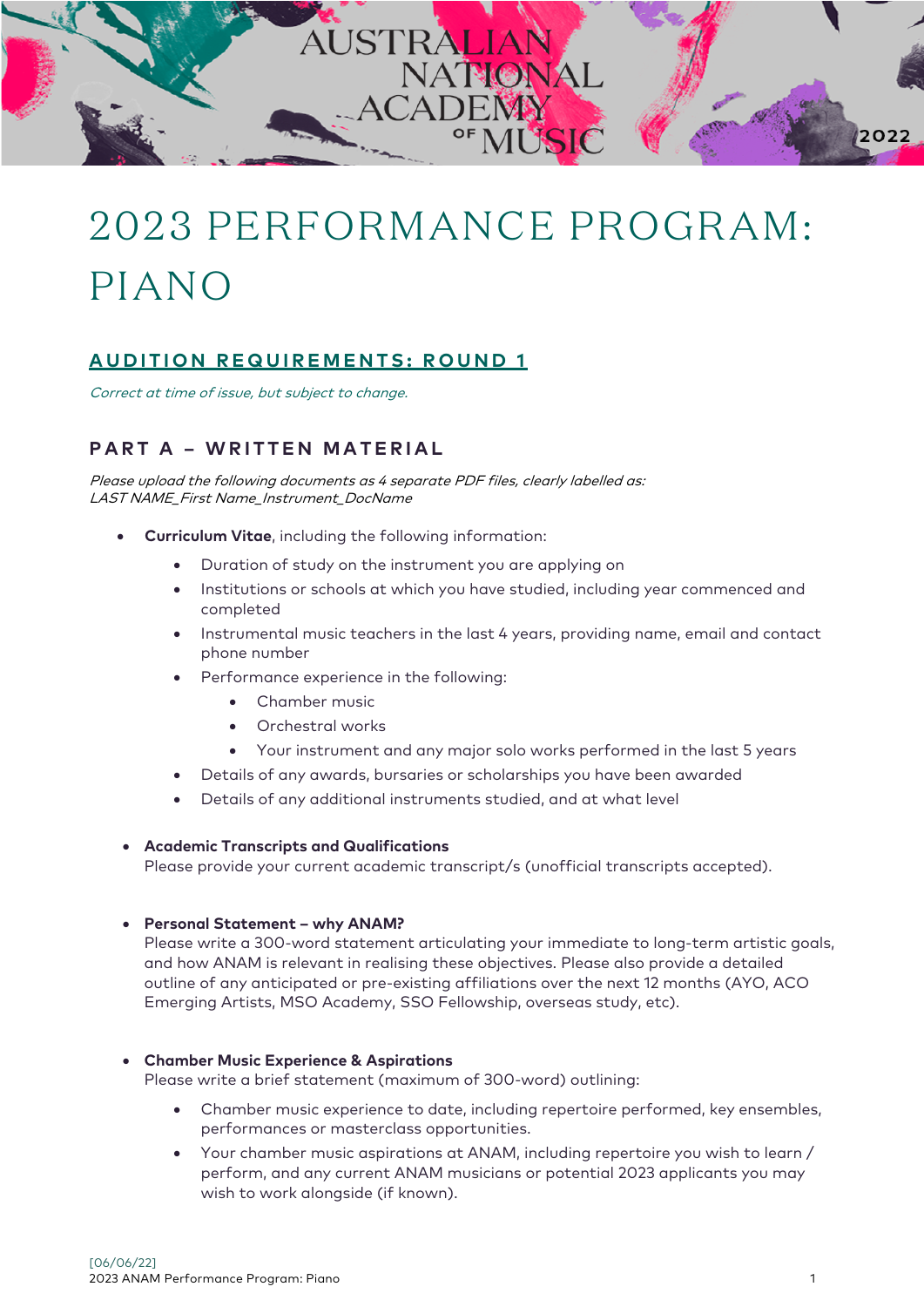

## **PART B – RECORDED AUDITION**

- 4 contrasting works of varying styles, which may include an original composition or improvisation. As a guide the candidate could consider including:
	- A polyphonic or pre-classical work
	- A study or showpiece
	- A work from the Classical or Romantic period
	- A 21st century work or and original composition or a spontaneous improvisation

#### **A UDITION REQUIREMENTS: ROUND 2**

Correct at time of issue, but subject to change.

## **ONLINE AUDITION (VIA ZOOM)**

- Live workshop. Candidates will be asked to workshop in a live lesson format the 4 contrasting works of varying styles presented in Round 1. (Candidates may also choose to present new repertoire if they notify ANAM of the changes.) As a guide the candidate could consider including:
	- A polyphonic or pre-classical work
	- A study or showpiece
	- A work from the Classical or Romantic period
	- A 21st century work or and original composition or a spontaneous improvisation
- Quick learn and singing. Candidates will receive via email a short Lieder style work 3 days prior to the audition, and will be asked to play the piano part whilst they sing/hum/whistle the vocal line. Candidates will not be assessed on their voice, and may change the octave to suit.
- Sight-reading, to be supplied at time of audition.
- A short interview with the ANAM audition panel.